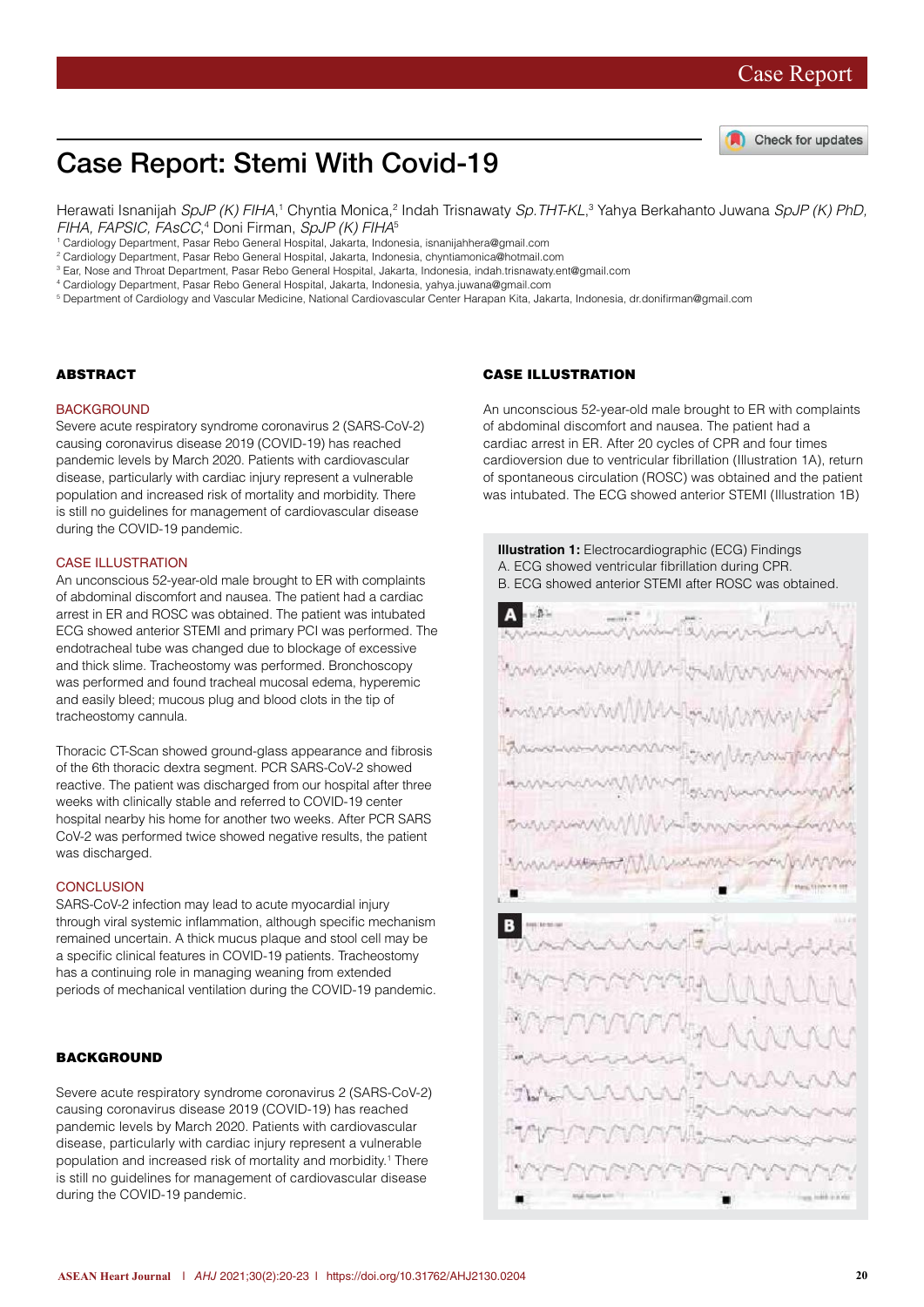and immediately he underwent primary percutaneous coronary intervention (PCI). During the procedure, he had four times of ventricular tachycardia (VT) and cardioversion was performed.

The coronary angiogram (CAG) revealed no significant stenosis in RCA and LCx, but total occlusion in proximal LAD. One drug eluting stent (DES) was placed with TIMI flow 2 result (Illustration 2).

The patient received eptifibatide and fondaparinux after the procedure besides other standard protocols medication. Echocardiography after PCI procedure showed ejection fraction 40%, hypokinesia in anterior, anteroseptal and apical wall and hyperkinesia in posterior wall.

**Illustration 2:** CAG showed total occlusion in proximal LAD and TIMI flow 2 result in LAD after stent implantation.





The patient was a heavy smoker, had history of hypertension but no history of fever, cough, nor contact with COVID-19 patient but five days prior admission, the patient was travelling from Bandung to Jakarta with public transportation.

During in intensive care unit, the laboratory test showed metabolic acidosis and an increase of liver enzymes, leukocytosis, thrombocytosis, and lymphopenia.

Despite the patient was supported by ventilator the saturation remained low. The production of slime was excessive and thick resulted clot in the endotracheal tube. On the 3<sup>rd</sup> day the endotracheal tube was changed due to blockage of excessive and thick slime. On the  $4<sup>th</sup>$  day, a recurrent event happened, during the bronchial toilet, an airway bagging was hard due to lots of stool cell and thick slime.

On the 5<sup>th</sup> day, tracheostomy was performed in patient with unknown COVID-19 status. The indication to performed tracheostomy in this patient was threatened airway obstruction due to active bleeding in trachea mixing thick jelly secretion makes mucous plugs and blood clots. Tracheostomy was performed in isolation room in CVCU with closed door during the procedure, under general anesthesia, limited staff (ENT surgeon, anesthesiologist, two nurses) wear level 3 PPE and using cuffed non-fenestrated tubes. Six hours after tracheostomy, tracheostomy cuff deflate in half. Tracheostomy care with periodic suctioning and bronchial wash which is aerosol-generating procedure, was done to overcome repeated desaturation due to mucous plug. Tracheostomy cannula do not use heat and moisture exchanger (HME) filter.

On the 7<sup>th</sup> day, bronchoscopy was performed and found tracheal mucosal edema, hyperemic and easily bleed; mucous plug and blood clots in the tip of tracheostomy cannula and cover three quarters of the tracheal diameter. Suctioning and bronchial wash performed to lift up mucous plug.

Thoracic CT-scan showed ground-glass appearance of infiltrate and fibrosis of the 6<sup>th</sup> thoracic dextra segment (Illustration 3).



**Illustration 3:** Thoracic CT-scan showed ground-glass appearance.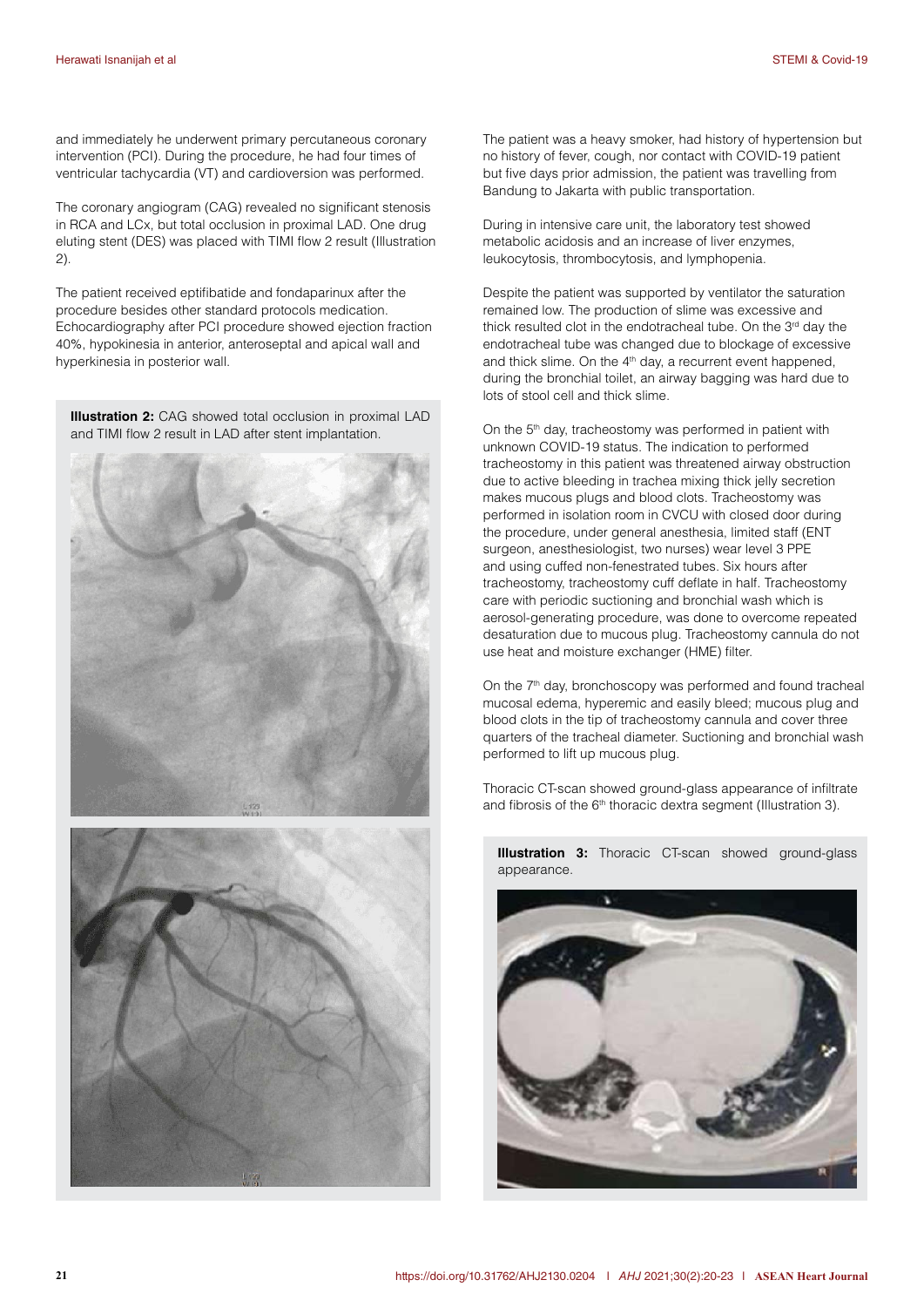PCR SARS-CoV-2 showed positive result. The patient received aseptamivir at a dose of 150 mg, levofloxacin at a dose of 500 mg, chloroquine at a dose of 1000 mg and vitamin C as treatment.

The patient was discharged from our hospital after three weeks with clinically stable and referred to COVID-19 center hospital nearby his home for another two weeks. After PCR SARS-CoV-2 was performed twice showed negative results, the patient was discharged. Recently published COVID-19 studies have shown that SARS-CoV-2 infection was more likely to occur and seem to have a heightened vulnerability to develop COVID-19 and tend to have more severe disease with worse clinical outcomes in patient with underlying cardiovascular disease (CVD).<sup>2, 3</sup>

However, there is no case report that clearly suggests that COVID-19 can cause Acute Coronary Syndrome (ACS). Patient with artery coronary disease at risk the occurrence of coronary plaque rupture secondary to virally induced systemic inflammation. The mechanism of acute myocardial injury caused by COVID-19 might be related to angiotensin converting enzyme 2 (ACE2). The interaction between SARS-CoV2 and ACE2 can result in changes of ACE2 pathways leading to acute injury to the heart, lung and endothelial cells.<sup>4, 5</sup>

In this case, theoretically, COVID-19 may induced STEMI due to systemic inflammation but we need further study to confirm direct relation between STEMI and COVID-19. The patient was admitted in our hospital 2 weeks from the first confirmed COVID-19 in Indonesia. The awareness of the sign and symptoms and logistic diagnostic tools was limited at the time but the clinical feature of this patient, massive and thick mucus productivity suspect the diagnosis of COVID-19.

The pathology of COVID-19 also shows fibromyxoid exudation and the formation of thick "mucus plugs". A large amount of sticky secretions spilling out of the alveoli, with fibrous cords visible was found in the first autopsy.<sup>5</sup> This case report emphasize that a thick mucus plaque with stool cell may be a specific clinical features in COVID-19 patients.

Tracheostomy is an aerosol-generating procedure, so health-care workers are at risk of infection during insertion and subsequent care, even when appropriate personal protective equipment (PPE) is used. Ensuring adequate PPE, to maintain the safety of the health-care team, is among the foremost considerations in decisions around the management of patients with COVID-19 in the ICU.

The major indication for tracheostomy remains the facilitation of mechanical ventilation for a long period, while minimizing complications from a translaryngeal endotracheal tube and weaning from ventilation. Tracheostomy might also be required for actual or threatened airway obstruction, laryngeal edema (which might be an emerging feature of COVID-19) or unsuccessful extubation due to weakness, poor cough, tenacious secretions, or a combination of these factors. Because tracheostomy is an aerosol-generating procedure and recognizing that many health-care facilities lack negative pressure rooms, portable high-efficiency particulate air filtration systems might be an acceptable alternative.

Tracheostomy to facilitate an extended period of ventilation support or weaning from ventilation initially requires a closed system to deliver pressure to the lungs. ENT UK recommend the strategies to minimize ventilator circuit disconnection and aerosol risks to staff include use of a cuffed non-fenestrated tube, use of in-line suction, and avoidance of unnecessary airway interventions.

Humidification and disposable inner cannula are common strategies to safeguard against tube occlusion from respiratory secretions and reduce suctioning requirements. If an inner cannula is used, we suggest reducing the frequency of changing, and reviewing the situation daily. ENT recommend a simple HME filter, which provides adequate humidification and does not generate aerosols. Using face masks and tracheostomy shields to mitigate the risks from aerosols.

The trachea is made of fibers, muscles and cartilages and can thus resist to the various pressures applied by the breathing mechanism and depress itself during the inspiratory collapse. Its mucous membrane is made of a pseudo-stratified ciliated respiratory epithelium with goblet cells that are responsible for muco-ciliary activity and for drainage of glandular secretions towards the pharynx. The presence of bronchial-associated lymphoid tissue (BALT) ensures cellular or humoral mucosal immunity.<sup>6</sup> The coronavirus enters cells by binding to ACE2 receptor which is found on the apical surface of differentiated ciliated respiratory epithelia. This cell type is particularly dense in airway epithelial cells, hence the severity of COVID-19 disease in lungs and distal airways.<sup>7</sup> Bronchoscopy finding were extensive bronchial mucosal hyperemia, swelling, mucus-like secretions in the lumen and jelly-like sputum blocking the airway in COVID-19 patients.<sup>8</sup>

Flexible bronchoscopy is versatile, easy to use and well tolerated in mechanically ventilated COVID-19 patients. Its applications include: (1) Collection of respiratory specimens from the lower respiratory tract (i.e. sputum, endotracheal aspirate, bronchoalveolar lavage) for SARS-CoV-2 or other pathogens guides the selection of appropriate antimicrobials, which may lead to clinical benefits. (2) Can be used for localization of the site of bleeding, cessation of hemoptysis, sputum or blood clots removal; if the site of bleeding is identified by bronchoscopy, local injection of cold saline, epinephrine, vasopressin, or fibrin as well as laser treatment can be performed via the bronchoscope. (3) Assist in the establishment of artificial airways; guide tracheal intubation or percutaneous tracheotomy. (4) Drugs such as infusion of α-interferon and N-acetylcysteine can be administrated via the bronchoscope.<sup>8</sup>

## **CONCLUSION**

SARS-CoV-2 infection may lead to acute myocardial injury through viral systemic inflammation and the interaction mechanism between SARS-CoV-2 and ACE2, although specific mechanism remained uncertain. A thick mucus plaque and stool cell may be a specific clinical features in COVID-19 patients.

Tracheostomy has a continuing role in managing weaning from extended periods of mechanical ventilation during the COVID-19